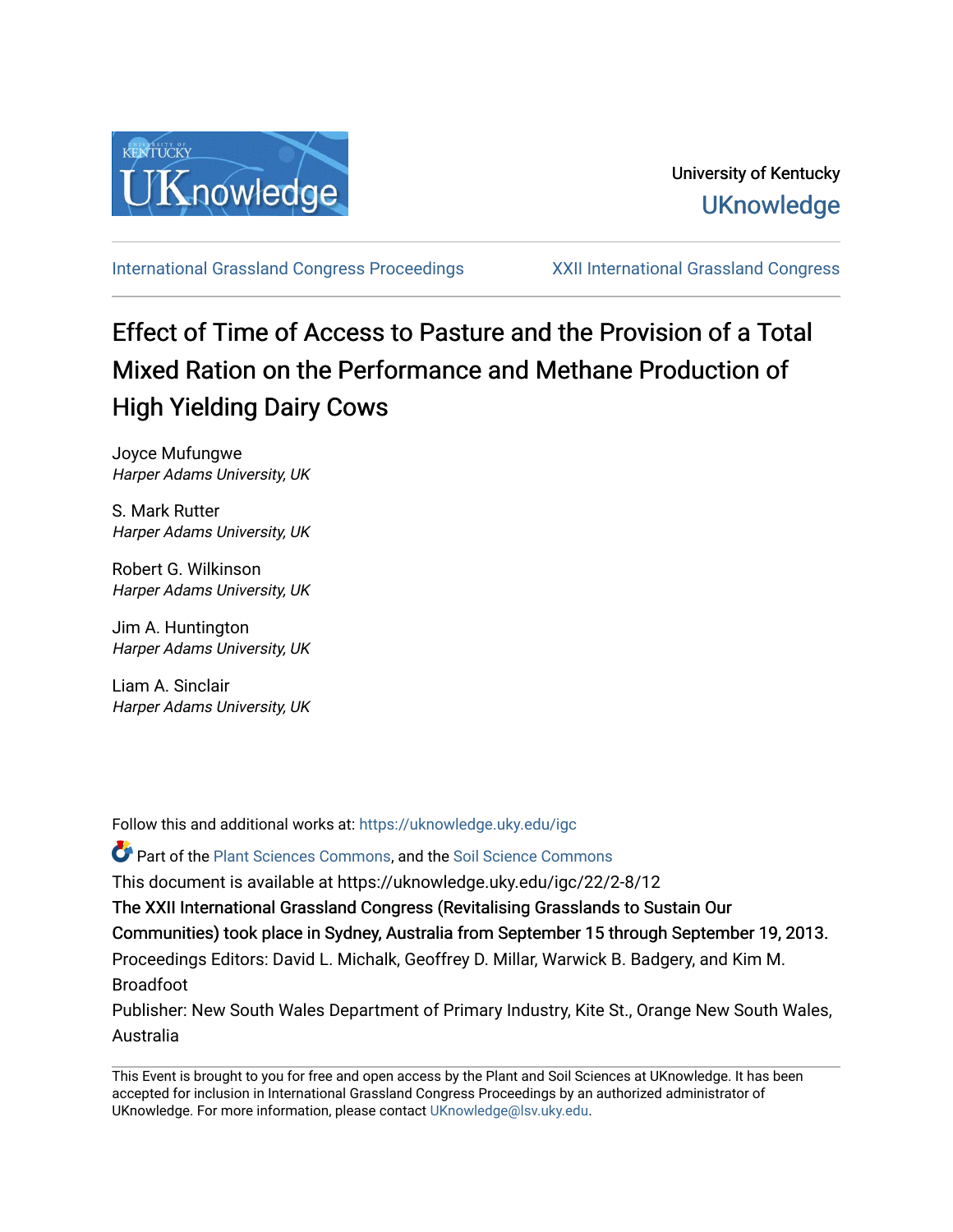# Effect of time of access to pasture and the provision of a total mixed ration on the performance and methane production of high yielding dairy cows

*Joyce Mufungwe, S Mark Rutter, Robert G.Wilkinson, Jim A Huntington and Liam A Sinclair* 

Animal Science Research Centre, Harper Adams University, Edgmond, Newport, Shropshire TF10 8NB, UK Contact email: jmufungwe@harper-adams.ac.uk

**Keywords:** Methane production, dairy cows.

# **Introduction**

Allowing cows to spend time on pasture may improve their welfare, although high yielding cows are unable to consume sufficient amounts of grass to maintain milk yield and require supplementation (Charlton *et al*. 2011). The inclusion of grass in the diet of high yielding cows may have benefits as grass contains polyunsaturated fatty acids which can reduce methane production (Martin *et al.* 2008). Additionally, the soluble carbohydrate content in grass is higher in the afternoon which may increase intake (Trevaskis *et al*. 2004). The aim of the experiment was to determine the effects of timing of pasture access and the provision of access to total mixed ration (TMR) when at grass on the performance and methane production of high yielding dairy cows.

# **Materials and methods**

# *Cows and treatments*

Sixty high yielding early lactation dairy cows yielding 39.3±0.72 kg/d of milk were used in the study. The experiment had 2 periods each of 35 d duration, with 30 cows used in each period. Individual cows were allocated to one of 5 treatment groups (Table 1).

The TMR was composed of (g/kg DM) 409 maize silage, 112 grass silage, 226 protein blend, 103 wheat, 67 soya hulls, 35 molasses, 21 straw, 13 protected fat, 14 minerals and vitamins. Milk yields were recorded and samples for composition analysis taken during the final 7 days of each period. Live weights were recorded at the beginning and at the end of each period. Methane production was measured during the final 5 days of each period using the  $SF<sub>6</sub>$  tracer technique as described by Johnson and Johnson (1995). Data was analysed in Genstat (v 14.1) as a 2 x 2 factorial design with a Control, using general analysis of variance.

| <b>Treatment</b> | Description                                   |  |  |  |
|------------------|-----------------------------------------------|--|--|--|
| CT.              | Indoor housed and fed TMR                     |  |  |  |
| DG               | Day time grazing only                         |  |  |  |
| <b>DGT</b>       | Day time grazing $+$ access to TMR at grass   |  |  |  |
| NG               | Night time grazing only                       |  |  |  |
| <b>NGT</b>       | Night time grazing $+$ access to TMR at grass |  |  |  |



**Figure 1. Milk yield (kg/d) of the five treatment groups used in the study.** 

#### **Results**

Cows in DGT had a similar milk yield to those in CT (38.0 vs 38.6 kg/d respectively), while yields were lower (*P*<0.05) in all the other groups (Fig. 1). Within the grazing groups, cows that had access to TMR on pasture (DGT and NGT) had a higher yield (av. 37 kg/d) compared to those that had no access to TMR (DG and NG, av. 34.5 kg/d; *P*<0.05). Providing access to grazing during the day time also resulted in a higher yield than grazing at night (av. of 36.7 and 34.8 for day and night grazing respectively, *P*<0.05)

Daily protein yield was higher in cows that were continuously housed than in those that had access to grazing (Table 2; *P*<0.001). Grazing with access to a TMR increased (*P*<0.01) milk protein yield and live weight gain. Methane output was affected ( $P=0.003$ ) by whether cows were indoors or outdoors. When expressed as g/day or g/kg milk yield (Fig. 2) methane output was higher in cows receiving CT and lower in all the grazed groups.

# **Discussion**

Grazing with access to TMR at pasture increased milk yield, milk protein yield and live weight gain. Day compared to night time grazing also improved performance. These results contrast with the findings of Trevaskis *et al*. (2004) who reported a 2.1 kg/cow/d higher milk yield when cows grazed at night compared with day time grazing, even though the soluble sugar content was higher in the grass samples in the current